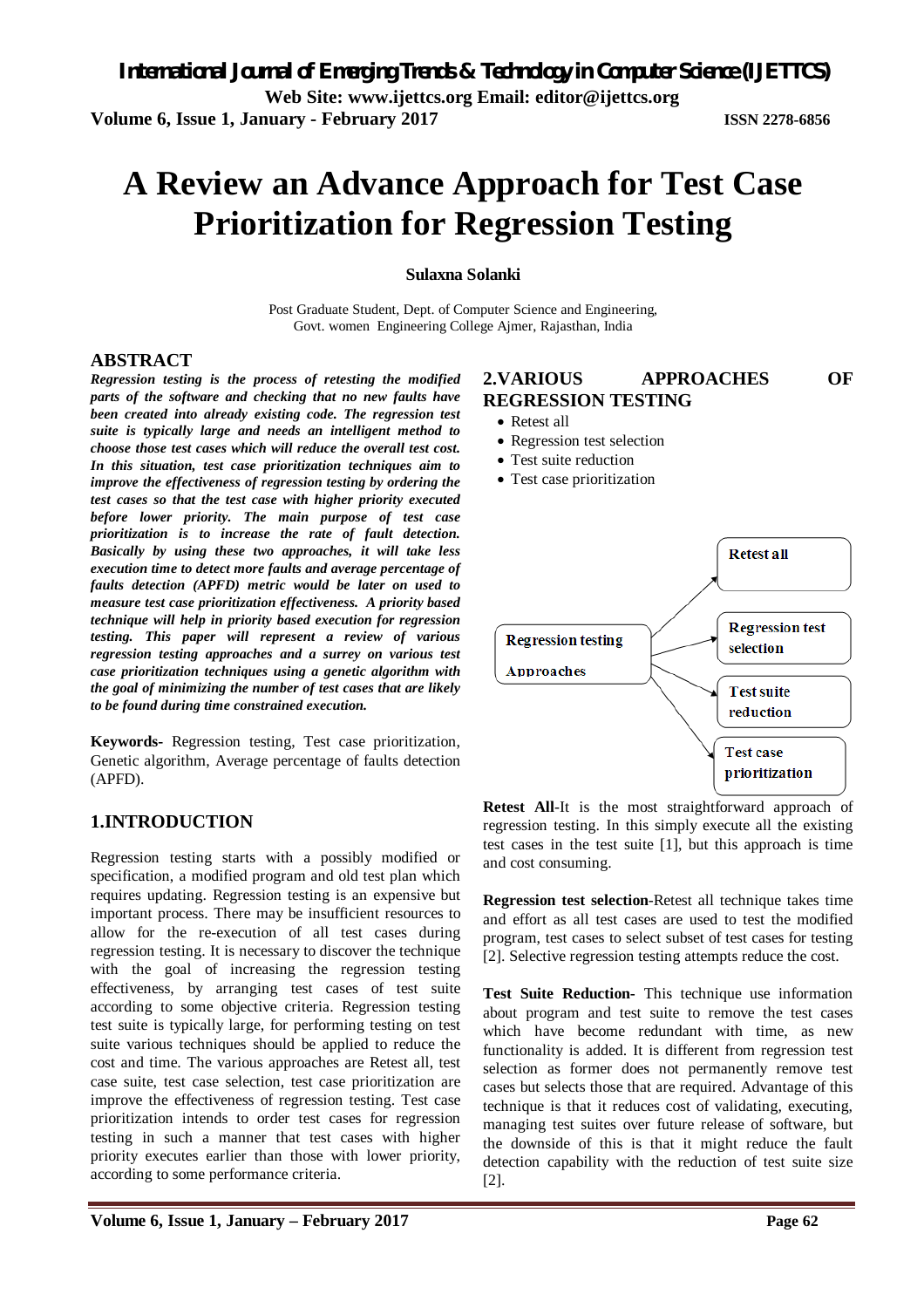# *International Journal of Emerging Trends & Technology in Computer Science (IJETTCS)* **Web Site: www.ijettcs.org Email: editor@ijettcs.org Volume 6, Issue 1, January - February 2017 ISSN 2278-6856**

**Test case prioritization**- In this technique each test case assigned a priority. Priority is set according to some criterion and test cases with highest priority are scheduled first. Advantage to previous techniques is that it doesn't discard or permanently remove the test cases from test suite. Another criterion may be rate at which fault is detected [2].

### **3.LITERATURE REVIEW**

Dr. ArvinderKaur and ShubhraGoyal [3] proposed a new genetic algorithm and prioritize regression test suite within a time constrained environment on the basis of total fault coverage. This algorithm is automated and the results are analyzed with help of Average Percentage of Faults Detected (APFD)

M. Yoon et al. [4] proposed a method to prioritize new test cases by calculating risk exposure value for requirements and analyzing risk items based on the calculation to evaluate relevant test cases and thereby determining the test case priority through the evaluated values. Moreover, we demonstrate effectiveness of our technique through empirical studies in terms of both Average Percentage Of Fault Detected (APFD) and fault severity.

S.Raju,G.V.Uma[5]"Factors Oriented TestCase Prioritization Technique in Regression Testing using Genetic Algorithm", In this paper the regression testing based test suite prioritization technique is illustrated. A new prioritization technique is proposed for the requirement based system level test cases to improve the rate of fault detection of severe faults.

S.Roongruangsuwan et.al[6] "Test-Case Prioritization techniques" researchers propose many methods to prioritize and reduce the effort, time and cost in the software testing phase, such as test case prioritization methods, regression selection techniques and test case reduction approaches. This paper concentrates on test case prioritization techniques researched between 1998 and 2008.

Sebastian Elbaum, Alexey G. Malishevsky[7] "Prioritizing Test Cases for Regression Testing", empirically examined the abilities of several test case prioritization techniques to improve the rate of fault detection of test suites. It focus on version-specific test case prioritization, in which test cases are prioritized and rate of fault detection is measured, relative to specific modified versions of a program.

Kayes [8] proposed a new metric and an approach for test case prioritization, the metric was used for evaluating rate of fault dependency. It can be defined as how rapidly dependency observed among faults. This new metric was used to determine the effectiveness of the proposed

**Volume 6, Issue 1, January – February 2017 Page 63**

prioritized order and compare it with non prioritized order. Various algorithms such as search algorithms and metaheuristic algorithms are also used to solve test case prioritization problem.

Bharti Suri et al. [9] used another metaheuristic technique i.e. Ant Colony Optimization for test case selection and prioritization. Random nature of ACO helps to explore the possible paths and choose the optimal from them. The results obtained were in close proximity to the optimal results. However, the best results are not found for all the cases.

Arvinder Kaur et al. [10] implemented GA for regression test suite prioritization within time constrained environment on the basis of total fault coverage. APFD metric is used to evaluate the performance of the algorithm.

S. Raju and G. V. Uma [11] implemented Factors Oriented Test Case Prioritization Technique in Regression Testing using Genetic Algorithm. In the proposed technique, Prioritization Factors (PF) was used. These factors may be concrete, such as test case length, code coverage, data flow, and fault proneness, or abstract, such as perceived code complexity and severity of faults, which prioritizes the system test cases based on the six factors: customer priority, changes in requirement, implementation complexity, completeness, traceability and fault impact. APFD and PTR metric were used to evaluate the fitness. Based on the performance measure obtained, the proposed method is effectively prioritizing the test cases.

R.Krishnamoorthi and S.A.Sahaaya Arul Mary [12] propose a new test case prioritization technique using Genetic Algorithm (GA). The proposed technique prioritizes subsequences of the original test suite so that the new suite will have a superior rate of fault detection when compared to rates of randomly prioritized test suites which is run within a time-constrained execution environment.

# **4.TEST CASE PRIORITIZATION IN REGRESSION TESTING**

Regression testing is the process of validating modifications introduced in a system during software maintenance. Regression testing is an expensive process used to validate modified software. As the test suite size is very large, system retesting consumes large amount of time and computing resources. This issue of retesting of software systems can be handled using a good test case prioritization technique. A prioritization technique schedules the test cases for execution so that the test cases with higher priority executed before lower priority. The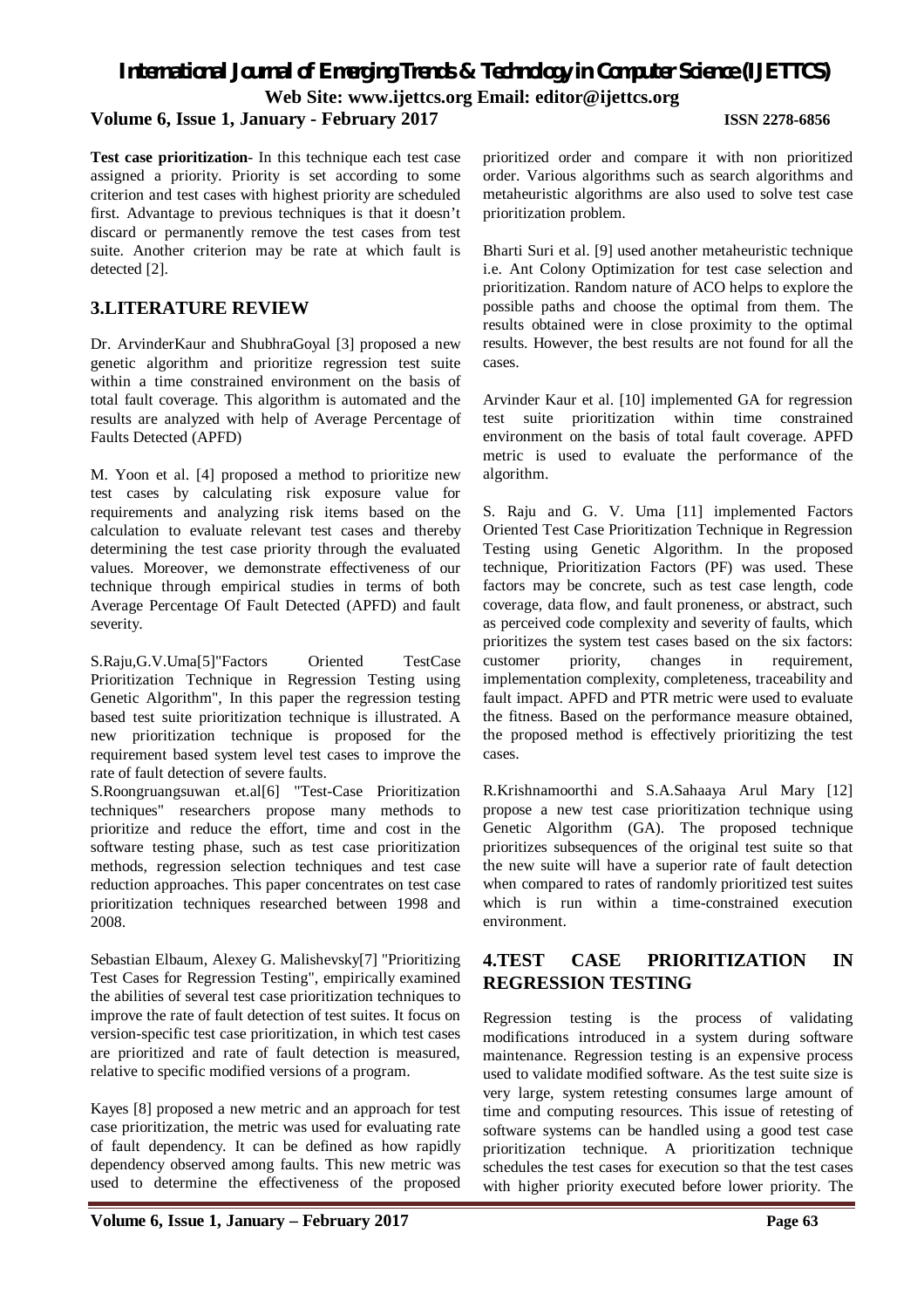*International Journal of Emerging Trends & Technology in Computer Science (IJETTCS)*

**Web Site: www.ijettcs.org Email: editor@ijettcs.org** 

### **Volume 6, Issue 1, January - February 2017 ISSN 2278-6856**

objective of test case prioritization is to detect fault as early as possible. An improved rate of fault detection during regression testing can let software engineers begin their debugging activities earlier than might otherwise be possible, speeding the release of the software. An improved rate of fault detection can also provide faster feedback on the system under test and provide earlier evidence when quality goals have not been met, thus allowing strategic decisions about release schedules to be made earlier than might otherwise be possible. Test case prioritization techniques improve the cost-effectiveness of regression testing by ordering test cases such that those that are more important are run earlier in the testing process. Prioritization can provide earlier feedback to testers and management, and allow engineers to begin debugging earlier. It can also increase the probability that if testing ends prematurely, important test cases have been run. Here we suggest a new approach for test case prioritization for prior fault detection in the regression testing. A new genetic algorithm and prioritization regression test suite within a time constrained environment on the basis of entire fault coverage. This algorithm is automated and the results are analyzed with help of average percentage of faults detection (APFD). The objective of test case prioritization is to detect fault as early as possible.

#### **5.PRIORITIZATION TEST SUITE EFFECTIVENESS**

The performance of the prioritization technique used in the research it is must to access effectiveness will be measured by the rate of faults detected. Some metrics were used to calculate the level of effectiveness these are as follows.

#### **Average percentage of fault detection (APFD) metric-**

The goal of increasing a subset of test suite's rate of fault detection, we use a metric called APFD that measures the rate of fault detection per percentage of test suite execution. The APFD is calculated by taking the weighted average of the number of fault detected during the run of the test suite. APFD can be calculated as follows:

$$
(tf1 + tf2 + \ldots, \ldots, +tfm) \quad 1
$$

APFD=1- 
$$
n^*m
$$
 +  $\overline{2n}$ 

#### Where

n is the number of test cases

m is the number of faults

 $(tf1+t12+\ldots +tfm)$  are the position of first test T that exposes the fault.

This formula represents that we can calculate APFD only when we have prior knowledge of faults contained in the program.

#### **6.CONCLUSION AND FUTURE WORK**

The paper provides a review of various regression testing approaches which mainly focuses on prioritization of test cases. Prioritization means to scheduled (or) order the execution of the test cases. It improves the software quality and rate of fault detection. Prioritization is used to reduce the time, cost and to improved the effectiveness. Test case prioritization technique will be chosen based on the user needs. Future research will be focused on studying the other prioritization techniques and on implementing the create a sample program and randomly create 500 test cases: random test suite. Make some fault in the program and calculated APFD for random test suite. Calculated branch coverage and statement coverage priorities/sort by branch coverage and statement coverage and then find APFD priorities test suites by Genetic algorithm. Recalculated APFD of prioritization test suite and compare the results used.

#### **REFERENCES**

- [1]. Monika, Ajmer singh "Test Case Prioritization: A Review", International Journal of Engineering Research & Technology Vol. 3 Issue 5, 2014.
- [2]. Praveen RanjanSrivastava, "Test Case Prioritization"Journal of Theoretical and Applied Information Technology,2008.
- [3]. B. Jiang, Z. Zhang, W.K Chan, T.H Tse, Adaptive random test case prioritization, in: Proceedings of the 24th IEEE/ACM International Conference on Automated Software Engineering (ASE 2009), IEEE Computer Soceity press, Los Alamitos, CA, 2009, pp.233-244.
- [4]. H. Park, H. Ryu, J. Baik.2008. Historical value-based approach for cost-cognizant test case prioritization to improve the effectiveness of regression testing, in: Proc. of the 2nd Int'l Conf. Secure System Integration and Reliability Improvement. pp. 39–46.
- [5]. Raju, S., and G. V. Uma. "Factors oriented test case prioritization technique in regression testing using genetic algorithm." European Journal of Scientific Research ,pp. 389-402,2012.
- [6]. Roongruangsuwan, Siripong. Jirapun Daengdej,"Test Case prioritization techniques." Journal of theoretical and applied informational technology,2005.
- [7]. Elbaum, S., Malishevsky, A. G., & Rothermel, G.,"Prioritizing test cases for regression testing",ACM,Vol. 25, No. 5, pp. 102-112,2000
- [8]. I. Kayes, "Test Case Prioritization for Regression Testing Based on Fault Dependency," *IEEE, 2011*.
- [9]. Bharti Suri and Shweta Singhal, "Implementing Ant Colony Optimization for Test Case Selection and Prioritization", International Journal on Computer Science and Engineering (IJCSE), ISSN : 0975-3397 Vol. 3, No. 5 ,May 2011